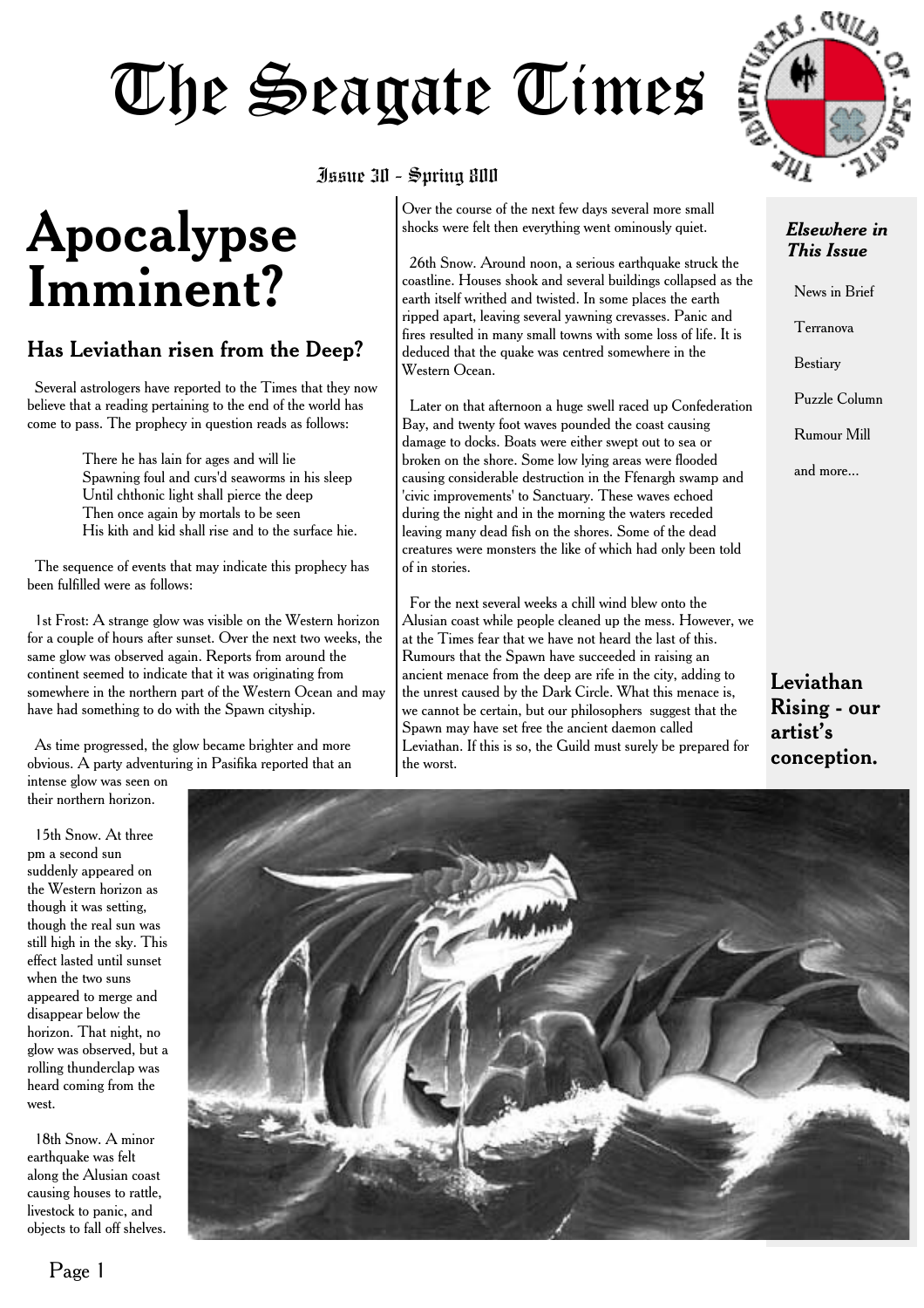*It is suggested by the warrior Vanhan and agreed on by the rest of the party that we become the Bunnies for Hire.*

*Our motto? "We're going to die!"*

### **News in Brief**

### New Land Discovered

A party of adventurers, travelling in the southern area of the Western Ocean have discovered what may be part of the hypothesised Terra Australis continent far to the south.

The astrology reading called it 'the land of the long white cloud' but the local inhabitants called it Zeyland, which has been officially ratified as it's name. The inhabitants appear to be an offshoot of the Pasifikan people but were more ornately tattooed. The climate here is cooler than the island group and the people habitually wear clothes made of feathers and furs. Their settlement consisted of several buildings, made out of wood, and decorated with ornate carvings. The entire settlement was surrounded by a large log palisade.

Most of the land area is covered in dense vegetation, trees, and ferns. Not much is known about the animal life but there were reports of large flightless birds inhabiting the area.

Near the settlement, around thirty miles inland was a large mountain. Near the summit a flat area was encountered which was highly magical. This was discovered to be an area that was displaced slightly out of time and contained the living quarters of an Adept of the College of Chronomancy as well as a Time Gate. The Adept appeared to be a young woman but her aura was of avatar strength and indicated extreme longevity. The Time Gate looked like a doughnut shaped rock and it allowed trips to the past.

### Ancient Pasifika Rises from the Depths - Guild Party helps Prevent Disaster

At the 26th of Snow, during a total solar eclipse, the original landmass of Pasifika rose from the ocean, accompanied by an earth tremor and associated tidal wave. Fortunately the actions of two groups of adventurers, one from the Pasifika Guild, and the other from our own Seagate Guild, resulted in the damage from the earthquake and wave being far less than it could have been. Our party sought and collected a number of Firestones which when triggered, created a huge Wall of Fire surrounding the earthquake epicentre, thus containing the tidal wave.

The resulting landmass is roughly circular, about 150 miles across, with the ancient city of Pasifika near the southern coast. The nearby mercity of the same name was badly damaged, but with no loss of life since the inhabitants had evacuated to the new capital, Atlantica. At present no work has been done to restore both Pasifikas, thanks to the skirmishes against the sahuagin, but plans are being made. Because the two cities are very close to each other, the original on the land is now known as 'Old Pasifika' and the mercity as 'New Pasifika'.

The new island has been called Gwydion's Isle, or Gwydonia, and both names have been ratified by the cartographer's guild. It is currently bare rock and devoid of life but this may change in the near future as several groups have expressed interest in claiming portions of it for their own use. Already Destiny has established several outposts as they feel that they will assist in their explorations of Terra Nova and act as staging posts for traders to the nearby islands.



### Light Comes to the Dark - Church Established Inside Dark Circle

A party of Seagate Adventurers have been instrumental in re-establishing the Church of Chantris that had lain forgotten and contaminated by evil in Gorlion Hill, located in the Brasta Holdings. They had succeeded in installing the Light of Truth on the central altar with the result that the hill has been cleansed of undead and other evil creatures and an area of ten miles in radius around the hill has been freed of the effects of the Circle.

Within this radius, Undead suffer penalties, even at night, as if the sun was shining. This burns most Undead and prevents any corpses from being animated.

Within a mile of the hill, it is always spring and the ground is always moist and fertile. Inside the hill, all the rooms are lit as if by sunlight, even at night.

According to divinations, the effects around the hill will cease if the Dark Circle retreats from the area around this spot of Light, but they will reappear if the Darkness returns. The Light of Truth also grants a single rank increase in divination spells, writing skills, abilities, languages or talents to those people pacted to the forces of Light. The same applies to all spells aimed specifically at the Unholy or those pacted to them.

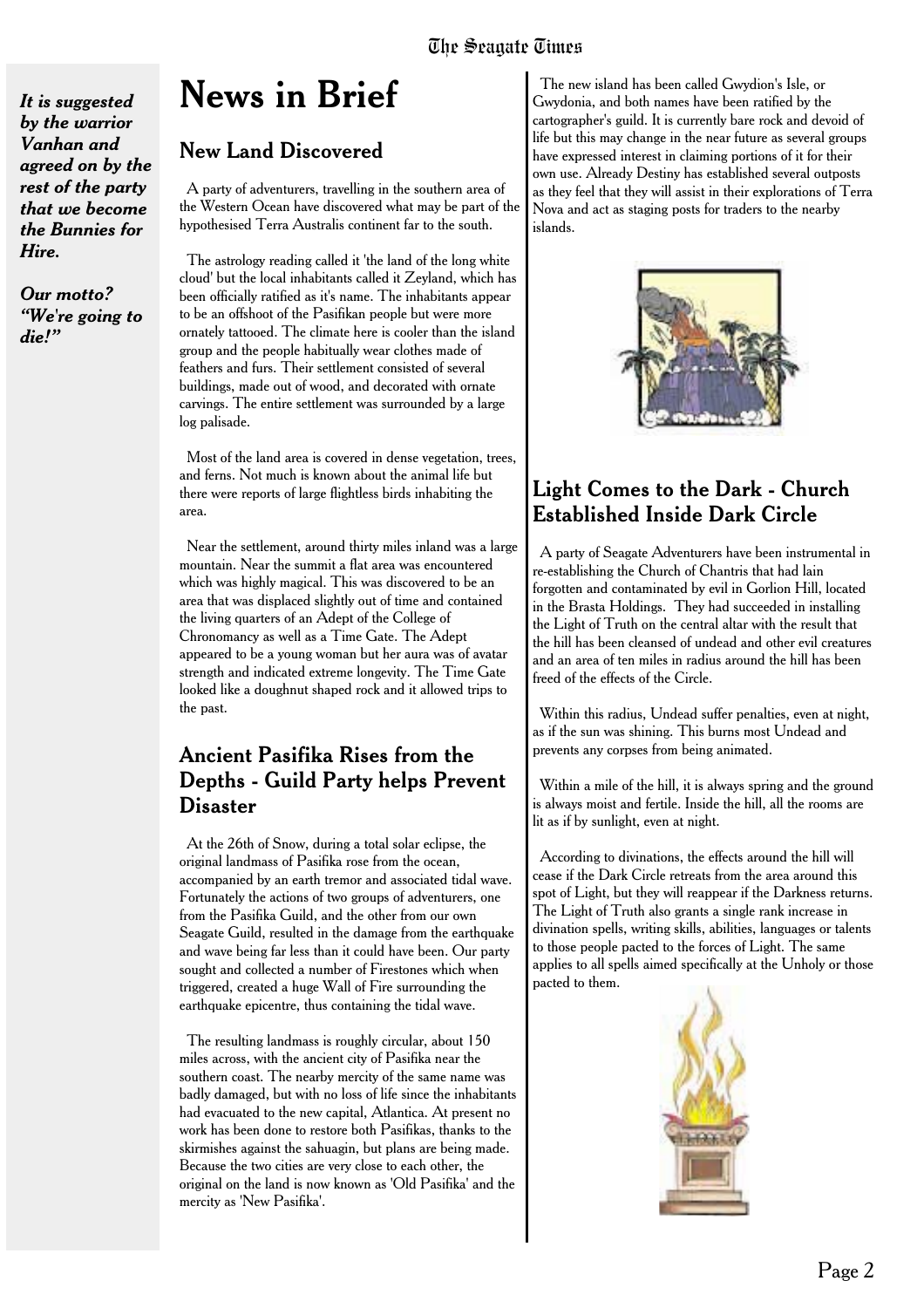#### The Seagate Times

### **Guild Party Battles "Adventurer Trap"**

### Dark Circle Implicated

After three and a half hours hard ride north in cold snowy weather we found the ruins of a castle from earlier civilisations. It now has a Urielite sect living next to the tombs of some dead heroes, to whom the nobles like to give their respects to as they travel through the area. The shield over gate has blue quadrants, as per astrology reading. We arrived before the entourage, to investigate occurrences of the previous night.

The guards had heard screams coming from the tunnels under the castles (where some ladies were sleeping), so they went down, to the third level down from ground. There they were blasted with two waves (very close together in time w) of black sheeting fire, causing burns and fear (this proved to be Rank 5 Black fire (Dark celestial)). Upon retreating, they found the door was blocked and barricaded, so they set off to alternate route out. On the second level down, they saw their six fallen comrades coming towards them, however these proved to be zombies. The undead couldn't approach within 30' of amulet worn (combined iron, amethyst, jade, hypericum?). The guards retreated beyond a portcullis and stayed the night there, with the amulet keeping the zombies away from the doorway.

The party's initial scout of the dungeons indicated large presence of goblins, knolls, ogres, trolls, and further levels down, even more chaotic creatures. The dungeons appeared to be disused storage facilities, filled with rotting trappings of a previous era. There was fresh air, and signs of the passage of a horse recently. The signs of fighting from the previous night had been tidied up. In the tunnel approaching the fight zones were perhaps a dozen cold sleeping gargoyle minds, which merged into the wall, holding up helms and rotting ceiling draperies. Within a secret cupboard were two skeletons (astrology reading alert). Beyond the previous night's fight scene was a large room filled with twenty goblins, eight orcs, three "magic users" (two humans, one skeleton, recognised as those from the "necromancer's tower" previous night), and a chess board with wolves as pieces. Feelings of hunger indicated a meal was soon to be served, just before sunset, as we attacked. The "skeleton magic user" seemed to be the leader. The gargoyles were attacking the ogres as we left.

Their defences included:

· "Rat catcher" Swarms (knee deep) of rats were coagulated into a mountain golem sort of creature, moved by rolling on itself rapidly. WARNING: Dark aspected entities had reduced resistance against being ensnared by it. If touched by it, an entities' willpower was severely reduced (double effect for nondark aspected entities) ("until basted in cider at sunrise") and draining damage was done. This monstrosity was dispersed with fire magic.

· Demonic creatures. There were at least five of these. They were hard to find, casting enchantments, mainly wakeable sleeps, area counterspells, possibly triggering the spectral warriors. When killed gave minor death curses, e.g. gout, arthritis, ringing in ears.

· Necromancer. Casting Spectral Warriors, four each to different party members, and Darkness at rank 20

· Fire efreet. It was casting walls of fire, and dragonflames

· Evil Eyeballs. These were glass globes scattered across the floor, which when trod on, destroyed amulet of elder flowers first, then each subsequent ball crushed had effect as per Wiccan evil eye.

· Trolls. Two, one of whom turned up in a 20' cube of moving evil eyeballs as above.

· Magic-absorbing Scarab. This was worn by one (then later another) magic user, absorbed spells (fire balls) targeted at him, until he had to release the spells in one fell swoop, presumably before it "exploded".

WARNING: The elemental we had summoned, turned up extra strong, extra fast, not quite under control, perhaps something peculiar to the area. Zorbo, the earth Elemental said there was some strange presence having effect over it and the gargoyles.



### Watch out for Giant Spiders dropping molten metal on unsuspecting adventurers!

WARNING: Investigation led to a insectoid glowing with white light in a 4'x2'x2' "coffin" surrounded by an appearance of six mindless Gabrielites (from Mordeaux, specialists in unholy relics/items). These nuns were facing entranced into the coffin and were being spun in a white web, fountaining out from the coffin, and ensnaring them from the feet up. Upon looking in the direction of the insectoid, the observer (effected through wizard-eye) will also be ensnared, and charmed by it, especially if the observer understands any dark tongues. Within half a minute of being ensnared, solid white web tendril was starting to form around feet, even at distance when seen through wizard-eye. Resistance was based on magical aptitude, not willpower, possibly reduced with repeated exposure. Necromancy special counterspell may remove the effect. The room they were based in is to the right of the portcullis entrance, in a large chamber filled with sheets of webs. Large spiders live on the ceiling, with webs to drop onto intruders. Fire magic seemed to clear the webs, but molten iron filings were cast down in response.

This was later explained by Captain Geoffrey to be a known "adventurer trap". The spiders could sleep for years between feedings.

From the Scribe Notes

*Following a backfire by Shar that leaves her stripped of some endurance, Sarah Angela is heard to make the comment: "That's not a backfire, that's a kick in the groin..."*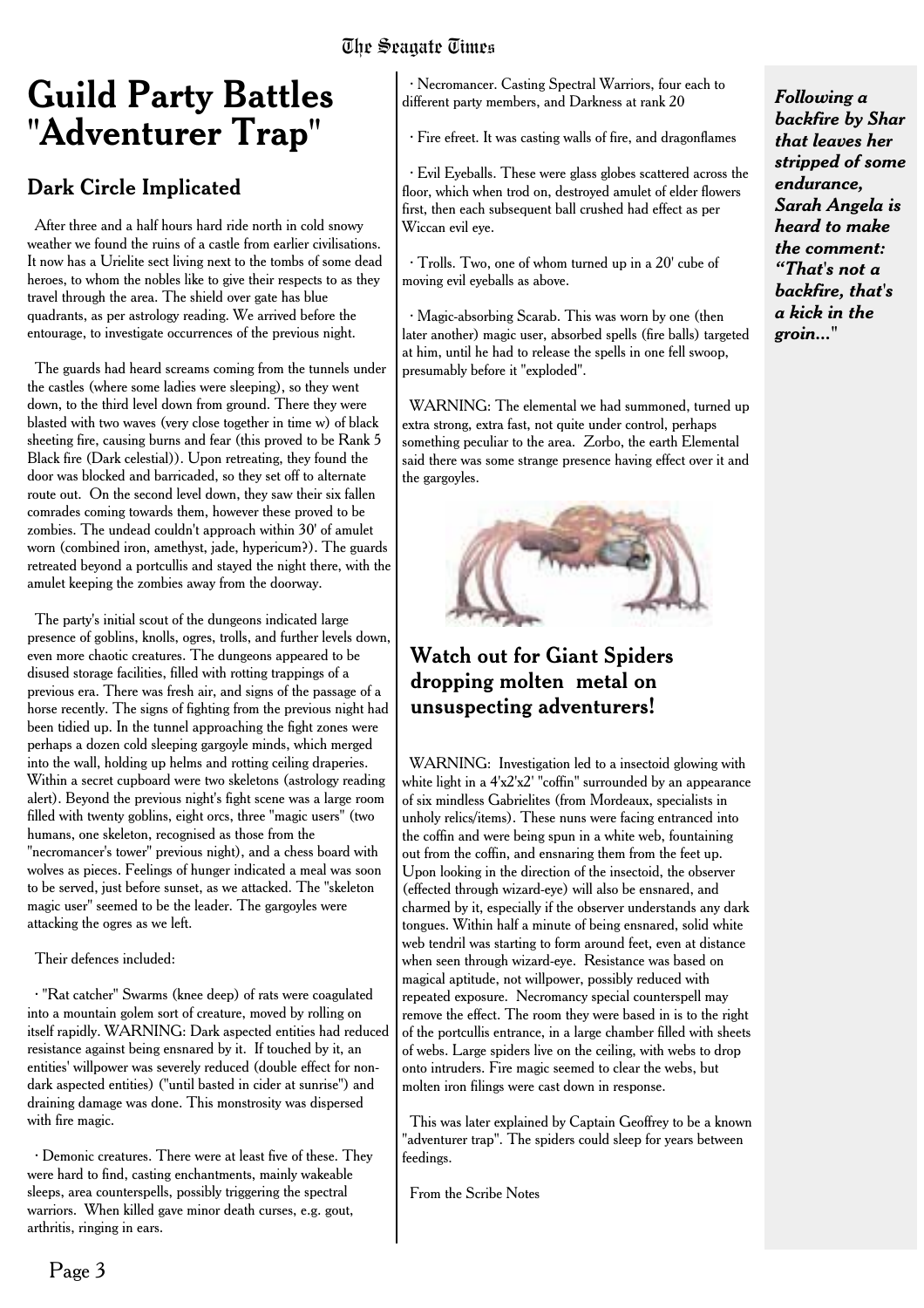

### **The Adventurer's Guide**

### **Tips for Success**

If you're on top of the hill and the undead are coming up at you, try bogging them down. Saturated Earth is a great spell for this.

But it's not so wonderful when the cliff-face turns to mud, and nearly buries the hostages.

Indetectability is good for confusing the enemy - and your own party.

A little diplomacy can go a long way.

But wearing heavy black armour with nasty spikes and slime all over isn't exactly diplomatic.

Slave collars are a bad idea.

A good thick Wall of Smoke can hide a multitude of sins and prisoners, hostages etc.

Kill Necromancers - but compel Earth Mages!

Fire elementals are great - when they're on your side.

Casting a namer counterspell on your elemental will make it harder to banish. Which may or may not be a good thing.

Always try attack the enemy from the unexpected direction. Earth elementals are good for this.

And always remember the six P's. Proper Planning Prevents Piss-Poor Performance!

### **Daniel Elderson's Top Ten List of Things to Remember When in Lyonesse!**

10/ Make sure you know as much as possible about where you are going!

9/ Animals can, and do, talk.

8/ If you meet a tigger, feed it crumpets and jam.

7/ Take a tent, it rains EVERY morning!

6/ Try asking what you are about to kill a question if you intend to eat it. If it answers you, tell the cook to change the menu.

5/ Show respect to the land.

4/ Swamp beasts can often be friendly and just plain lonely.

3/ Backfires are more amusing to other people than normal.

2/ Elephants are SCARED OF MICE!!!





And the number one thing to remember while in Lyonesse is: Ok. So it is a fairy tale land. Just remember that even fairy tales have their dark side...



*"Dragons always have right of way, you know!"*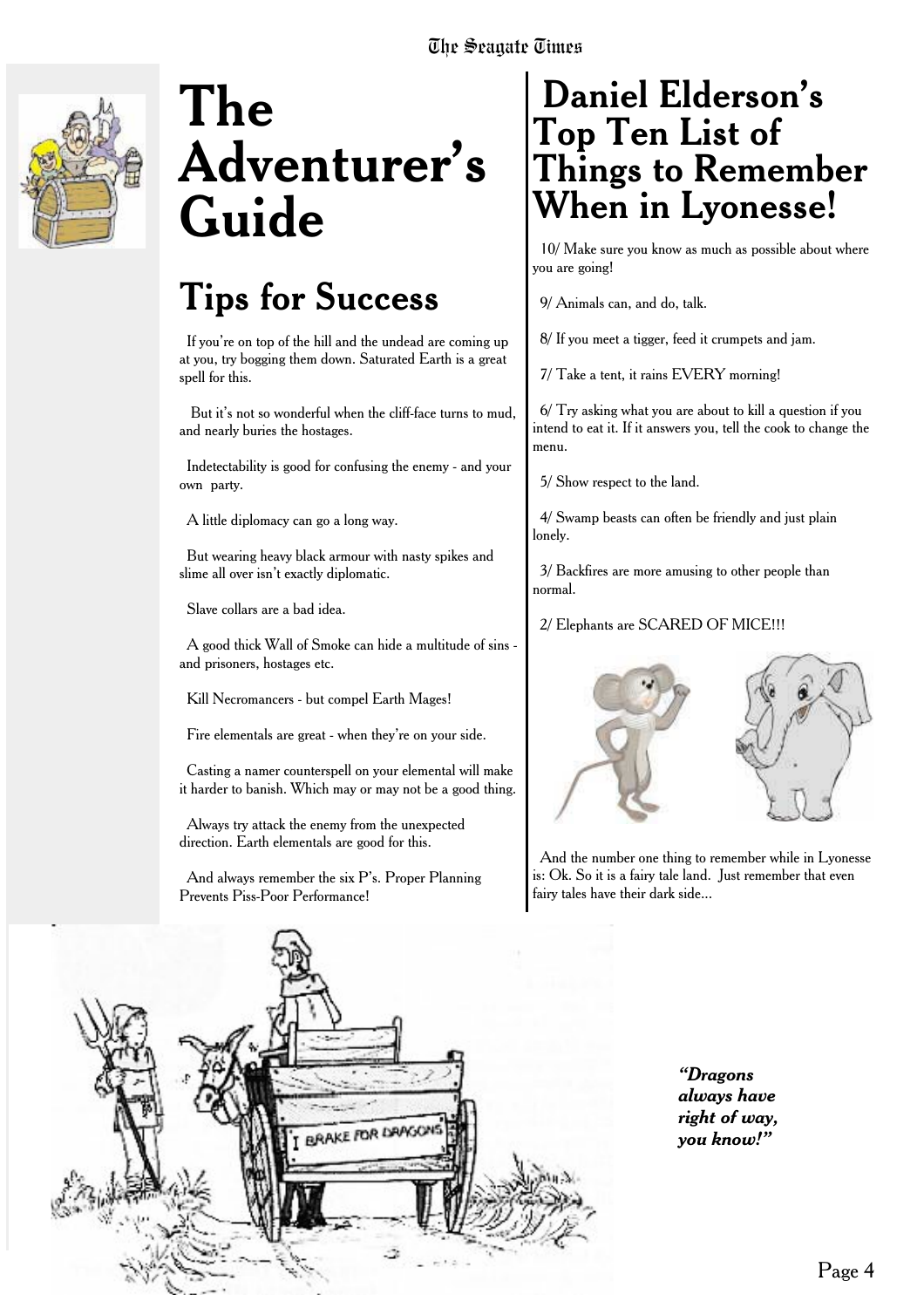# **Twenty Tips**

The Seagate Times

1. I will not wear clothes that are more revealing than what suits the occasion. There is no need for me to wear tight leather armour or a chain mail bikini for a walk to the market.

2. I will not stand within the enemy's grasping range when they are cornered.

3. If there is a risk that the enemy will be in the area, I will not venture out alone so that I am kidnapped, captured or killed. Rather I will use the buddy system.

4. I will try to avoid romantic distractions and get on with the mission.

5. I will not go out alone against an entire army to free my father, mother, brother, sister, pet, third cousin twice removed, etc. Rather, I will realise that I need assistance or another strategy.

6. If I am in a situation where I am being forced to marry someone who is either rich or powerful, I will not put up a fuss. Instead I will marry him and then proceed to kill him or stage a coup at the earliest opportunity.

7. If I engage in a sword fight with someone, I will ensure that he cannot cut my clothes off with a few thrusts of his sword. In fact, I will wear armour.

8.. I will compare myself with an average 12-year-old. If I find that the average 12-year-old has more common sense than I, then I will resolve to stay at home and not embark on an adventuring career until I can improve my knowledge.

9. If I run into someone on the trail of a villain, and I have absolutely nothing to do with this person, his cause or if I feel that he is capable of doing the job himself, then I will go along my merry way and not interfere since I will be little more than a distraction.

10. I will not become a nosy goody-two shoes reporter.

11. If I find that I am in a situation where the dumbest heroes are given the largest and most powerful weapons, the men are given the next most powerful, and I am given the least powerful weapon (like a non-magical short sword or dagger), then I will demand a more powerful weapon against hordes of the enemy.

12. If I must be mysterious and attempt to make sure that my identity is unknown, then I will take pains to ensure that I remain unknown. Ie: I will not leave quasi-romantic things

#### behind like a flower (especially not a rose or a lotus blossom). As well, I will take pains to ensure that I am not followed.

13. I will take lessons in unarmed combat so that I am not constantly kidnapped, captured, beat up or otherwise.

14. If I do happen to be caught then I will maintain my dignity and not yell cheesy lines like "Help me, Kreeeeeeee!," "You will never get away with this! Never!" or "Just wait until my friends get here! They'll save me."

15. I will not under any circumstances take it upon myself to try and reform the enemy. Such attempts will always result in death or capture.

16. If a wise and unimpeachably loyal friend tells me that something is wrong, I will listen to him.

17. I will not trust any vizier, counsellor, or official, with a goatee, who is bald or combination of the two, that practices necromancy or alchemy in a lab that I am not allowed into, wears only black , has a seemingly too powerful sway over my parents, laughs maniacally, constantly suggests that the best way to solve the problem is our marriage, that is from another country or plane that somehow one of my ancestors offended.

18. I will do my best to avoid obvious trap situations such as: walking down a dark alley alone; meeting someone, likely associated with the villain, alone at night in a deserted area; investigating a dark and seemingly deserted house by myself.

19. I will wear sensible clothing that will not distract my coworkers. A full suit of plate armour is more professional and conveys a better message than a chain-mail bikini.

20. If I am the daughter of a great noble, I will make sure that I have competent security and stay as far away from my parents as possible so that I will not be the inevitable hostage. *Following the 46th backfire made by the party in their 30th day of travelling,*

*J'sinth tell the group "If anyone casts any magic outside of combat, without telling me first what you are about to do, I will leave you behind on this plane."*

*And who said that bunnies couldn't lead properly?*



*"It's a good thing I was wearing my armour!"*

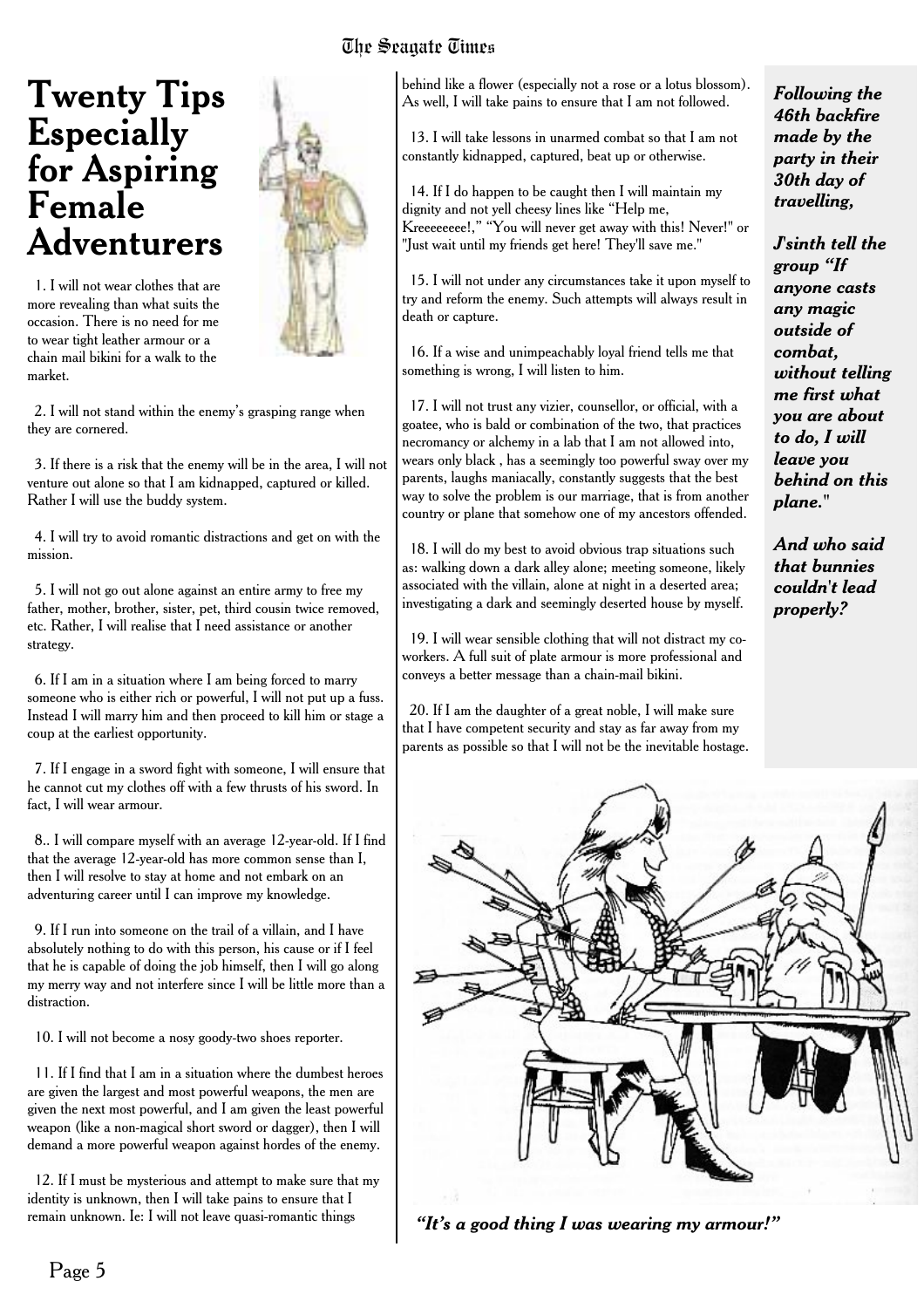### **Starflower's Bestiary**

#### The Sea Devils - by Flamis

I honestly don't know if anyone in the Guild has previously meet up with these nasty scaly undersea humanoids. All I can say is that there seems to an entire civilisation of them down there, under the Western Ocean not far north of Pasifika. It's surprising that the merfolk hadn't told us about them. Perhaps they assumed we'd already know all about these Sahuagin. After all, they've been there as long as any of the merfolk can remember. You could call them racial enemies.

One thing about Sahuagin is certain. They sure are ugly critters. It's not for nothing that they're also called sea devils, because that's basically what they look like. They have these fins sticking up on the sides of their heads that look almost like horns, a long fin down the back like a dragon's spine, more fins on their elbows, webbed hands and feet, and a long muscular finned tail. With all those fins of course, they're mighty good at swimming. They have two rows of teeth, one set almost on the lips, and another further back resembling the teeth of a great cat. Sahuagin are obvious carnivores. They have eight gills, four on each side of the neck, which must be able to function in air as well as water since Sahuagin have been occasionally sighted on land, raiding coastal villages. Their skin is scaly, varying from deep green to black, giving them natural armour as good as thick leather. Perhaps their most noticeable feature however, is their great bulbous, glassy eyes. While they must give the sea devils good vision in the darkness of the deeps, they do suggest that they would be light sensitive, although we never actually got to test this.

The Sahuagin live in large undersea colonies, preferring warm coastal seas in the tropics. It's probably too cold for them off the shores of the Baronies. They are reptilian and may be distantly related to lizardmen. They're egg-layers, and we suspect they encourage cannibalism in their young to keep numbers manageable and ensure that only the most aggressive survive. Given that kind of upbringing it's not surprising that the adult Sahuagin are among the most malicious, bellicose creatures you could ever wish not to meet. Furthermore, they are known to consume sentient flesh, taking prisoners primarily for the larder. An unprepared encounter with Sea Devils could well be permanently fatal.

They're undoubtedly intelligent. We encountered Sahuagin mages, a Dark Celestial, a Wiccan and a Necromancer. They probably have access to other Colleges, although I'd be very surprised to find a Sahuagin Fire Mage! They use metal spears, tridents, and daggers in melee combat, and have developed a form of crossbow which functions underwater. We retrieved some of these weapons for study, and I am currently attempting to replicate the Sahuagin crossbow for use by Guild members on aquatic adventures.

The sea devils are clever opponents, but we caught them flat finned, surprising them by attacking the outpost where they held a Pasifikan adventurer captive from under ground using an Earth Elemental. We saw the elemental trigger a number of wards and traps, including a Hellfire ward, as it rampaged through the outpost. The Sahuagin didn't have much of a chance. Our planned strategy also included using Flash of Light and Pyrotechnics spells, but the elemental was so effective that we had no need to use them. If anyone wants to examine a Sahuagin, we have placed a preserved specimen on display in the Water College at the Guild.



Two Sea Devils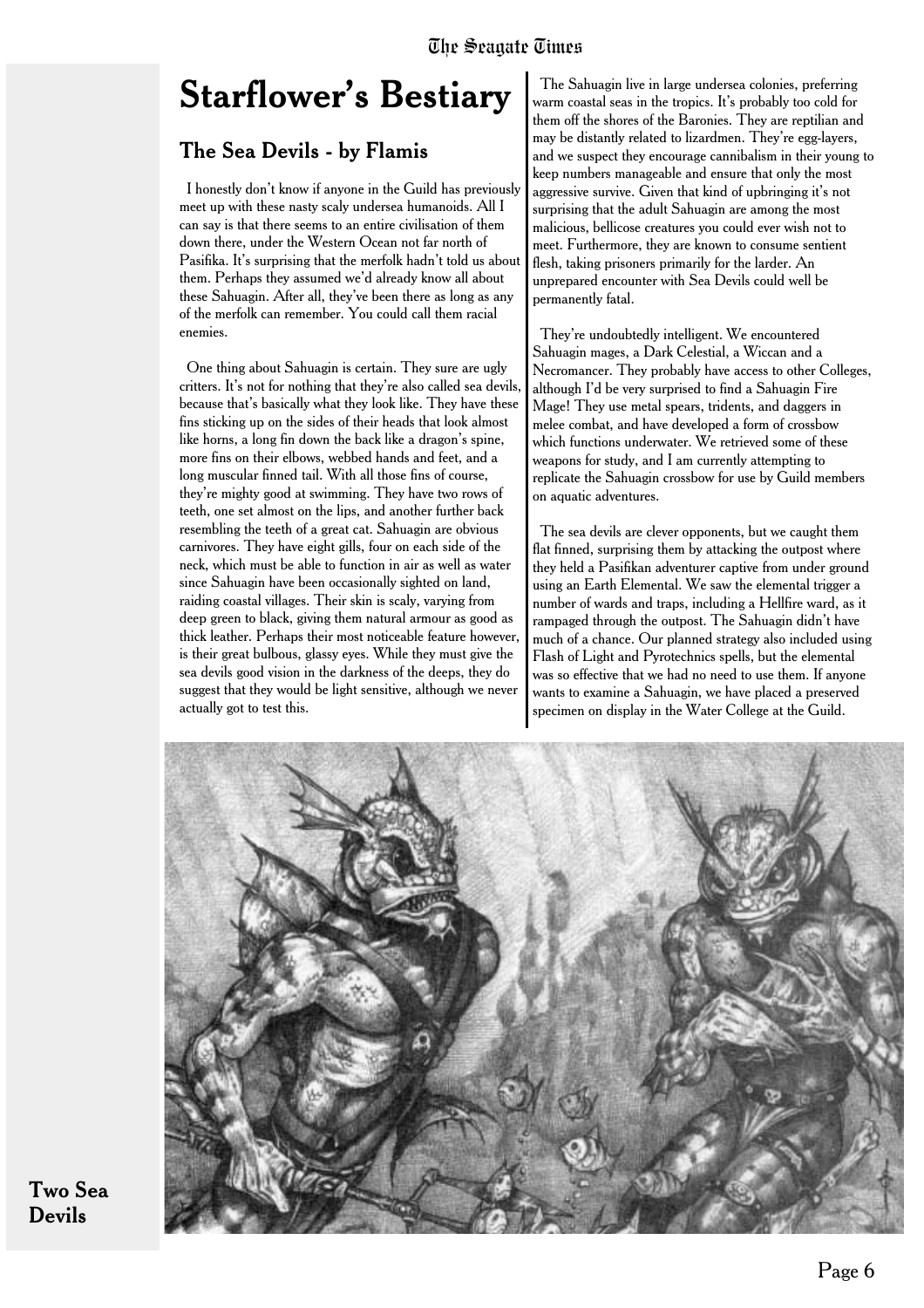### **The Puzzle Column**

### by Brigetta the Bard

### A Monster Riddle

My first is in women and also in men My second's in ink, but isn't in pen My third is in nothing and also in nought My fourth's in opinion and also in thought My fifth's in attrition, but isn't in war My sixth is in failure and also in flaw My seventh's in ugly, but isn't in pith My eighth is in monster, but isn't in myth.

### Lunar Logic

The first five shops to be opened in a new street near the Forum in the capital of the Lunar Empire adopted gimmicks to attract customers. From the information given below, can you discover the name of each shopkeeper, the type and number of his shop, and the sales gimmick he used?



#### Clues:

Asparagus was neither the greengrocer, not the proprietor of number III.

The fish shop was between the general store and the shop where raffle tickets were given away; the latter shop was not number II.

The talkative Garrulus introduced a system of trading stamps at his shop, which was next to the butcher's.

Protinus, who was not at number III, was sandwiched between the shop where a star gladiator was in attendance on the opening day, and Asparagus's shop.

The shop at number IV gave away coupons offering a discount on the next purchase. The hardware store was at number V.

Miscellaneous kept the general store, which was next to the one giving free gifts to high spenders.

**I II III IV V**



#### Can you suggest a suitable caption for this would-be lady adventurer....?

### What's Hot

Travelling around the countryside with 198 servants.

Wildfires.

Water Magic.

Mice.

Combs of Disentanglement.

Amulets of Jasper.

### What's Not

Travelling by shadowwings across enemy territory.

The Dark Circle.

Necromancy.

Elephants.

Really bad hair days.

Amulets of Jade.